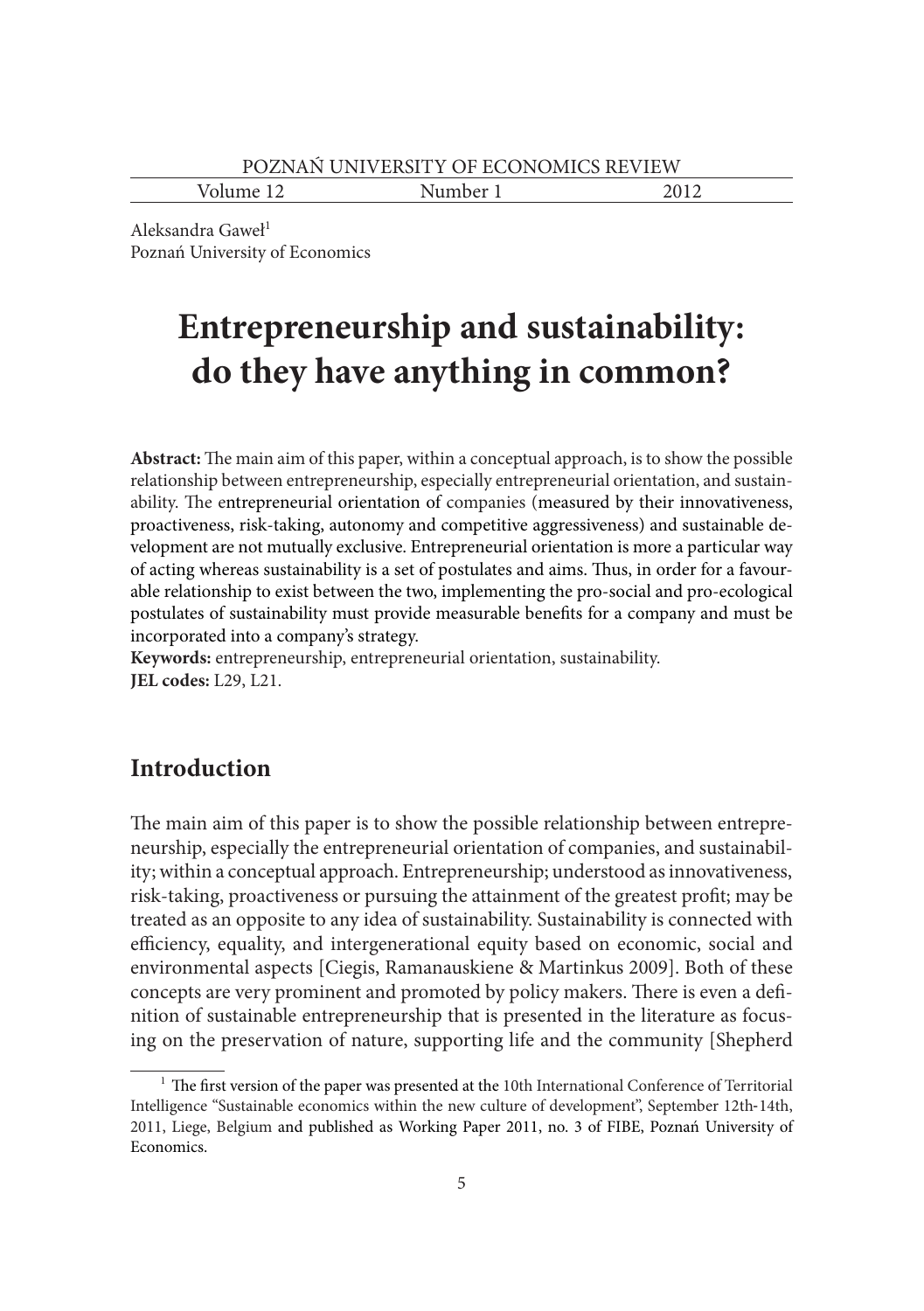& Patzeltz 2011]. However, the aim of this paper is not to combine these two concepts into one, but to analyse the relationships between them as independent ideas.

Entrepreneurship is seen as profit-oriented idea which leads to new company creation, the fast growth of existing companies and gaining a competitive advantage. Sustainability is treated as being socially-oriented which entails respecting the needs of current and subsequent generations of people. Entrepreneurship can be perceived as a way of thinking and acting through the personal interest of a given person, while sustainability is connected with the interest of the whole society and overlapping generations. This means that entrepreneurship and sustainability are perceived from different perspectives. Does this mean that they are completely opposite or do they have anything in common? Is it possible to achieve these two sets of goals simultaneously, to combine the profit and social orientation in one company? If yes, under what conditions?

At the same time, both of these concepts can be analysed at different levels, at the macro level, the company level and the personal level, and are widely understood in many contexts. These multi-level and multi-dimensionality of both ideas generate theoretical and methodological problems. To answer any research question about the possibility of the simultaneous combination of profit and social goals a clear conceptualization of ideas is required.

This paper is divided into two sections. The first section describes the idea of entrepreneurship and entrepreneurial orientation to clarify the basic concepts. The second section includes a presentation of sustainability and the relationship between entrepreneurial orientation and sustainability. Finally, there is a summing up in the conclusions.

### **1. Entrepreneurship and entrepreneurial orientation**

Entrepreneurship, although it is commonly believed to be an important economic factor contributing to economic growth, is outside the mainstream of economics; therefore a comprehensive, homogeneous theory of entrepreneurship or even its definition do not exist [e.g. Campbell 1992; Bygrave & Hofer 1991]. Within the framework of the neoclassical theory of general equilibrium, an entrepreneur does not serve any other aim than a rational, decision-optimizing manager. Only a rejection of many assumptions of the general equilibrium theory makes it possible to explain entrepreneurship because it is market disequilibrium which encourages setting up new businesses [Dean, Meyer & DeCastro 1993]. Entrepreneurship is indeed regarded as a state of disequilibrium [Shane & Venkataraman 2000]. Contemporary scientific research on entrepreneurship originates from three main traditions, i.e. from the views of F. Knight, J. Schumpeter and the Austrian school. The first ap-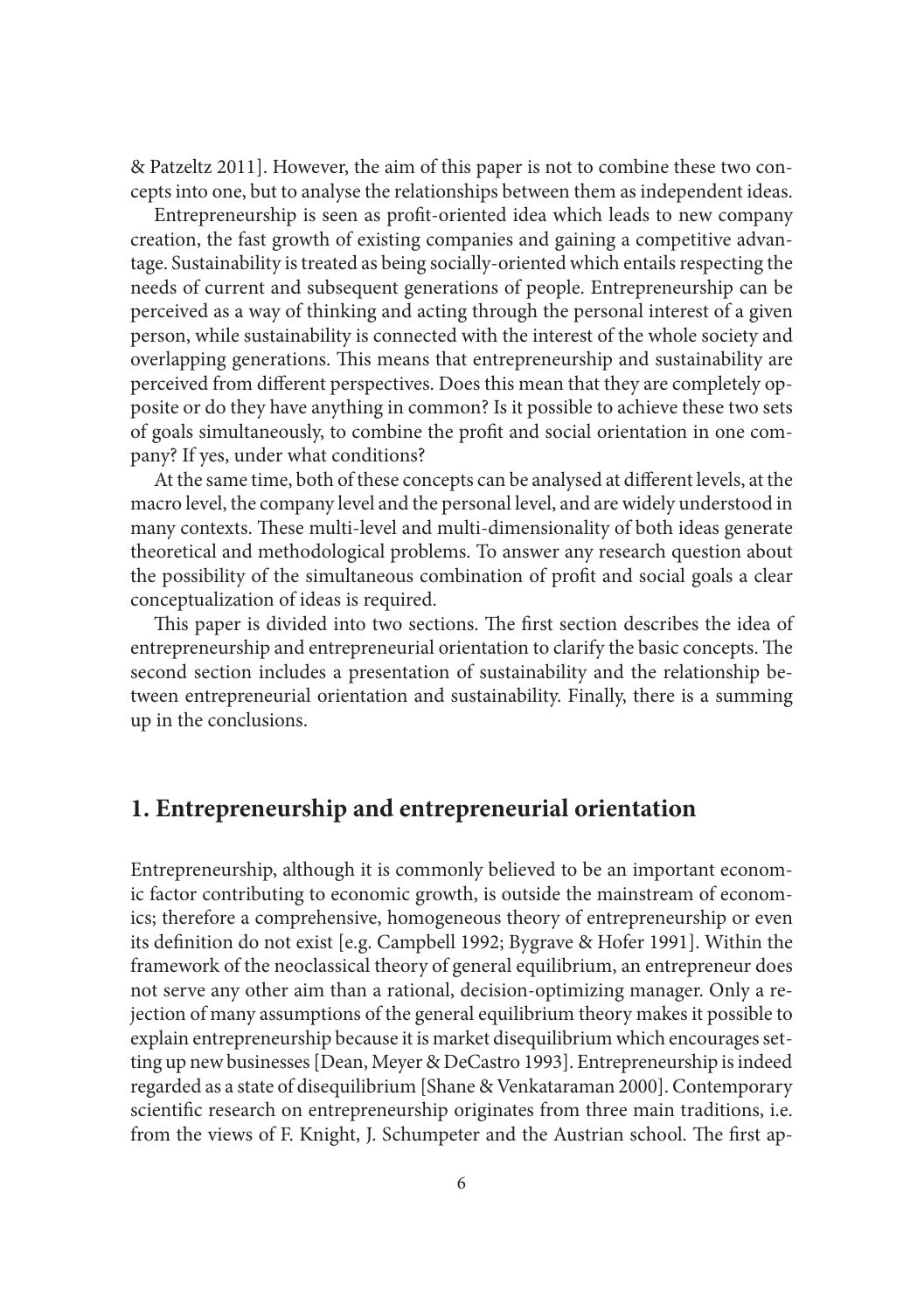proach focused on an entrepreneur's ability to bear risk, therefore an entrepreneur is identified with a person who accepts the risk of failure. The second theoretical trend underlines the ability of entrepreneurs to create innovation, so an entrepreneur is an innovator introducing new business solutions. Finally, according to the tradition of the Austrian school, an entrepreneur is perceived as an outsider who recognizes the opportunities of making a profit on the market and takes advantage of them [e.g. Emmett 1999; Kirzner 1997; Kirchhoff 1991; Schumpeter 1960]. The many ways of understanding entrepreneurship requires an analysis of this phenomenon at different levels: at the macro level, as a feature of the whole society or economy, at company level, as a feature of a company's organizational culture and at the personal level, as the characteristic of a person.

Within entrepreneurship as a research area, the idea of entrepreneurial orientation is explored. This concept belongs to a company's level of entrepreneurial research. It originates from the work of Miller [1983], and was later developed by many followers [e.g. Lumpkin & Dess 1996]. Entrepreneurial orientation (EO) indicates the organization's predisposition to accept entrepreneurial processes, practices and decision making [Merlo & Auh 2009] and shows the degree to which the identification and exploitation of market opportunities influence a company's growth [Baker & Sinkula 2009]. Entrepreneurial orientation is a strategic construct [Covin, Green & Slevin 2006], a process of strategy-making [Rauch et al. 2009], and one of the constructs in strategic management [Richard, Wu & Chadwick 2009], whose aim is to achieve company growth. Because of EO, companies have a better chance to rebuild their activities through introducing new products and entering new markets, implementing new processes and through strategic transformation [Bratnicki 2008]. Entrepreneurial orientation is part of a company's organizational culture and indicates a way of acting.

There are five dimensions to EO: autonomy, innovativeness, proactiveness, competitive aggressiveness, and risk-taking; though some works still tend to refer to only three dimensions: innovativeness, proactiveness and risk-taking [e.g. Bratnicki 2008; Covin, Green & Slevin 2006; Baker & Sinkula 2009; Frishammar & Horte 2007]. These dimensions make EO a more operational concept.

*Innovativeness* means a company's openness to new ideas, novelty and experimentation, as well as creative processes aimed at developing new products, services or technological processes [Frishammar & Horte 2007; Dess & Lumpkin 2005]. *Risk-taking* is connected with making decisions and taking actions without any knowledge of the possible outcomes [Dess & Lumpkin 2005] and shows the degree of making risky resource commitments [Frishammar & Horte 2007]*. Proactiveness* is treated as a forward-looking perspective as a result of which firstmover or market-leader advantages can be achieved [Frishammar & Horte 2007; Dess & Lumpkin 2005]. *Proactiveness* involves searching for market opportunities in order to introduce onto the market new products or services ahead of one's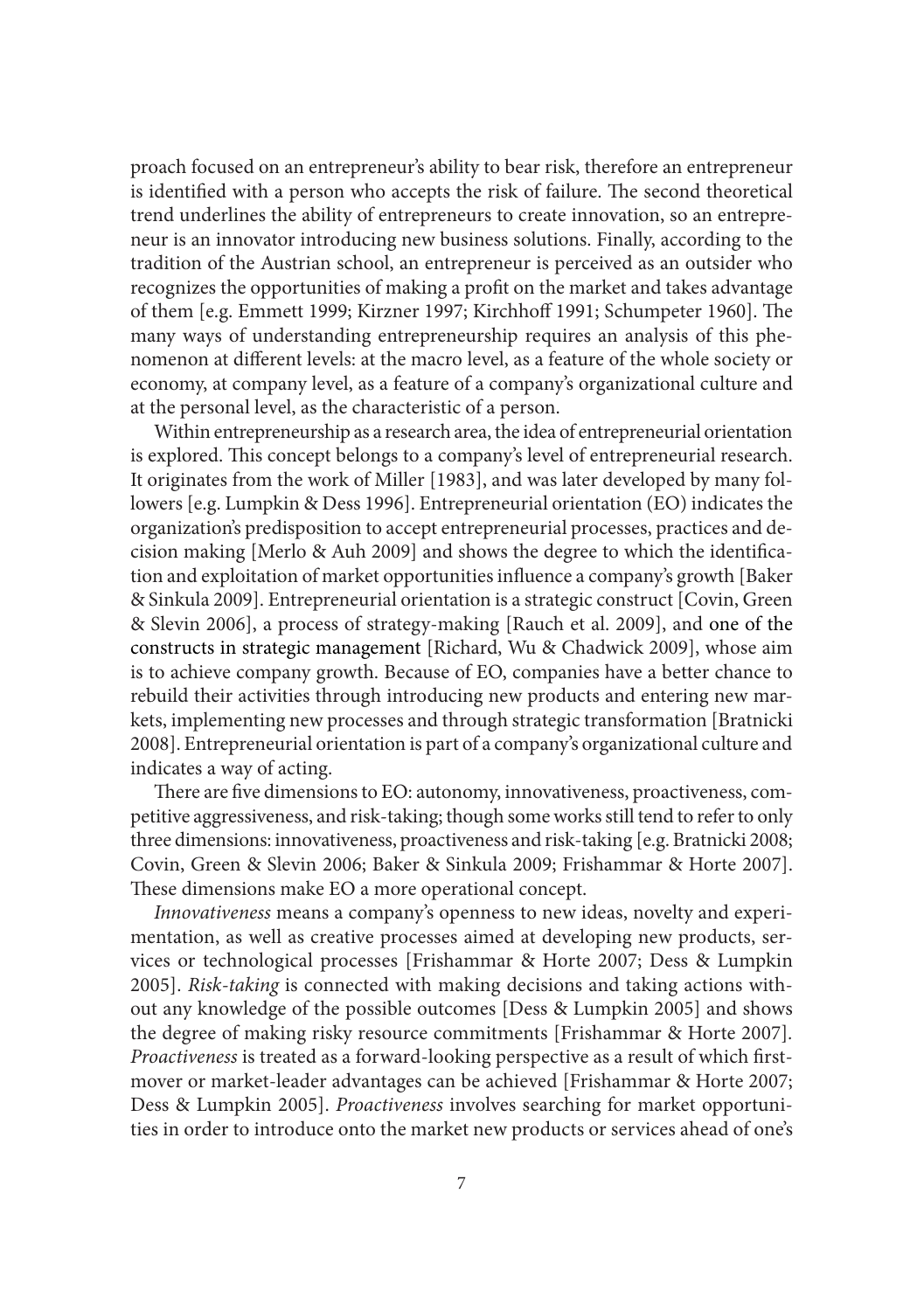competitors, as well as anticipating future demand [Rauch et al. 2009]. *Autonomy* is understood as the independent action of people aimed at realising business visions [Dess & Lumpkin 2005], or as the ability to be self-directed in searching for market opportunities [Lumpkin & Dess 1996]. Employees' sense of independence is a prerequisite for building competitive advantage and for identifying business opportunities [Lumpkin, Coliser & Schneider 2009]. *Competitive aggressiveness* means the level of effort needed to outperform industry rivals, and is characterized by an aggressive response aimed at improving one's market position [Dess & Lumpkin 2005].

The main directions of research into entrepreneurial orientation focus on the influence of entrepreneurial orientation on companies' performance [e.g. Lumpkin & Dess 1996; Madsen 2007; Hughes, Hughes & Morgan 2007], the relationship between entrepreneurial orientation and an increase in sales [Covin, Green & Slevin 2006], or the flexibility of new products [Chang et al. 2007].

In a given company each of the features of entrepreneurial orientation can have a different intensity, from relatively low to very high, which is represented in Table 1. The presented attitudes are only examples which indicate the two extreme levels, whereas in reality a range of intermediate values are likely to appear.

As it is indicated in Table 1, the intensity of each EO dimension can vary. When *innovativeness* is analysed the companies' attitude can be from imitative innovation to radical innovation. Taking into account the *risk-taking*, enterprises can represent attitude towards risk from aversion to risk to propensity for risk. The lowest intensity of *proactiveness* means that companies rely on current and past trends; while the highest, a strong orientation towards the future. The difference in *autonomy* dimensions vary from undertaking actions imposed by external factors to independent strategic decisions. *Competitive aggressiveness* can represent a range of intensiveness from accepting existing competitors to a strong competitive drive.

| Entrepreneurial<br>orientation  | Attitude with a low intensity                      | Attitude with a high intensity                                      |  |  |
|---------------------------------|----------------------------------------------------|---------------------------------------------------------------------|--|--|
| <b>Innovativeness</b>           | imitative innovation                               | introducing radical innovation                                      |  |  |
| Risk-taking                     | aversion to risk                                   | propensity for risk                                                 |  |  |
| Proactiveness                   | relying on current and past trends                 | strong orientation for the future                                   |  |  |
| Autonomy                        | undertaking actions imposed by<br>external factors | taking independent strategic deci-<br>sions                         |  |  |
| Competitive aggres-<br>siveness | accepting existing competitors                     | strong competitive drive; striving to<br>stand out from competitors |  |  |

**Table 1. Examples of companies' attitudes depending on the intensity of their dimensions of entrepreneurial orientation**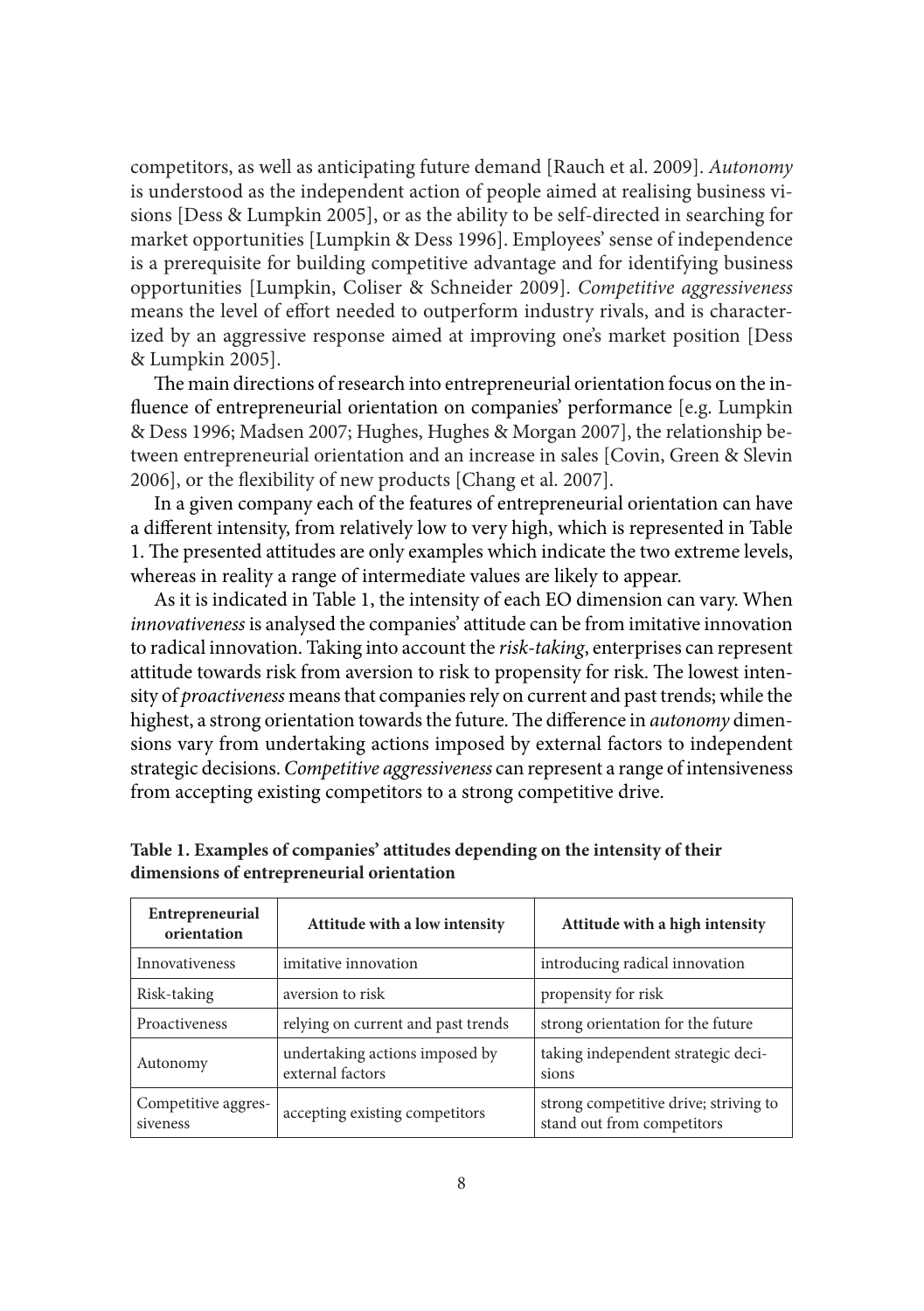Additionally, it can be assumed that in a given company the intensity regarding the particular dimensions of EO may vary, as a high or low intensity in one dimension does not automatically apply to all the other dimensions. For example, a company can be characterised by a high intensity of autonomy, a low intensity of competitive aggressiveness and average innovativeness. As a result, it is theoretically possible to have a considerable number of variants in the intensity of entrepreneurial orientation dimensions.

Although the literature related to the subject usually concentrates on the relationship between entrepreneurial orientation and a company's performance, this paper tries to explore the possible relationship between entrepreneurial orientation and implementing a concept of sustainable growth. The research questions are: Can the growth of a company, being the result of entrepreneurial orientation, be understood as sustainable growth? Does a pro-growth entrepreneurial orientation, by its very nature, foster or preclude sustainable development? How do the dimensions of entrepreneurial orientation influence sustainability? To answer these research questions the relationships between entrepreneurial orientation and sustainability are analysed in section 2.

# **2. Entrepreneurial orientation and sustainable development – a conceptual approach**

To be able reply to the questions from section 1, a definition of sustainability needs to be described. Sustainable development has become such a broad concept that it can be linked with every aspect of human life. This complex and multidimensional notion combines effectiveness, equality, and intergenerational equity based on economic, social and environmental aspects [Ciegis, Ramanauskiene & Martinkus 2009]. Sustainability is built on three pillars: a sustainable society, sustainable environment and sustainable economy [Zaman & Goschin 2010]. Three main principles of sustainable development are environmental integration, social responsibility and economic prosperity achieved by the creation of new value [Bratnicki 2006].

From an economic perspective, sustainable development is the kind of development which ensures that the future generations' income per capita will not be lower than that of the current generation. From a sociological perspective, such development supports society by fostering close social ties. And from an ecological perspective sustainable development ensures the diversification of the biosphere, the basic ecosystems and ecological processes [Ciegis, Ramanauskiene & Martinkus 2009].

From a business context sustainable development is also understood as obtaining sustainable profit through employing well-planned business practices which are sensitive to social and environmental needs [Wikstrom 2010]. The business models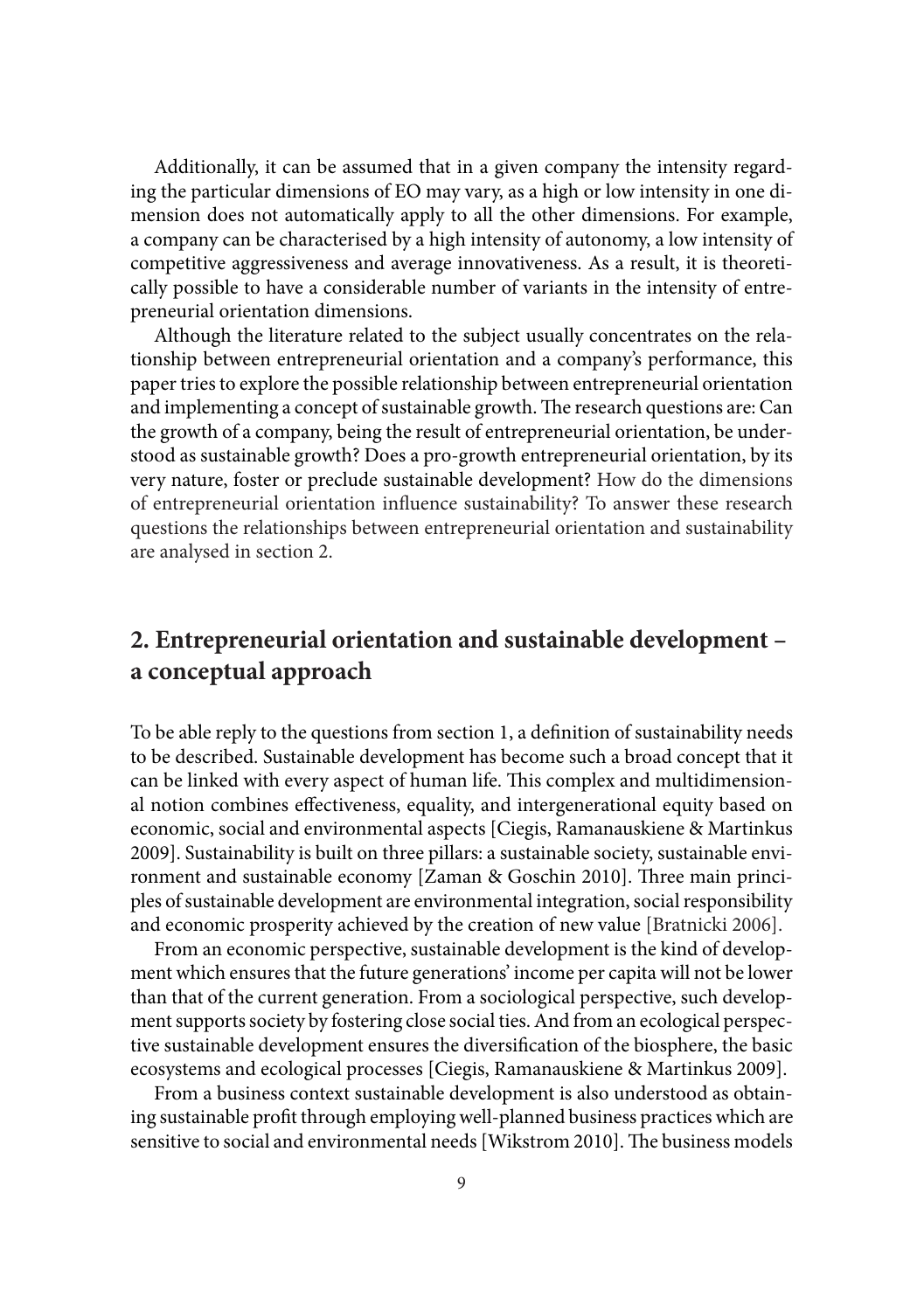of large companies are changing. By implementing social and environmental aspects into their operations companies enact the concept of sustainable development, which is particularly noticeable in Scandinavian countries [Birkin, Polesie & Lewis 2009].

In the economy, economic growth, measured by the growth of GDP per capita, is separate from development; including sustainable development, which is measured by quality-of-life indicators. However, enacting the concept of sustainable development in an organisation not only does not have to preclude economic effectiveness, but it can actually promote it. For example, an emphasis on a balanced use of energy and materials may lead to a more effective use of resources, and consequently to an improvement in a company's economic performance [Birkin, Polesie & Lewis 2009].

A review of existing definitions of sustainable development [Bartkowiak 2008, p. 14 and following] indicates a wide range of understanding but there are two dominant ones. Sustainable development means development which fulfils the needs of the current generation of people while at the same time respecting the needs of subsequent generations. Sustainable development also means such processes of development and bettering of living conditions which do not violate the natural environment of human beings.

Sustainable development can additionally be regarded from different perspectives. It can be analysed at the macro level, as a feature of society, or at company level as a way of acting for a given company.

In order to find answers to the research questions posed in this paper, sustainable development is analysed at company level in the same way as entrepreneurial orientation is a feature of company strategy. Furthermore, the particular dimensions of entrepreneurial orientation were assessed in respect of their positive and negative implications for sustainable development.

*Proactiveness,* which involves looking into the future and actively seeking market opportunities, seems to have a positive influence on any enactment of the idea of sustainable development based on either the demand or supply sides of the market. From the point of view of demand, in order to ensure that the income per capita of future generations will not be lower than that of the present generation and to ensure social equality, the purchasing power of future consumers must be maintained or even increased and the level of social exclusion must be reduced. From the point of view of supply, efforts to ensure continuous access to natural resources should have a favourable influence on companies' access to factors of production. A proactive approach to a company's operations in the context of sustainable development will make it possible to lower production costs through the economical use of natural resources.

At the same time proactive companies, i.e. those which are best at identifying and exploiting market opportunities, can in their operational framework strive to exploit the market opportunities created by sustainable development. Implementing the concept of sustainable development necessitates changes in ways of thinking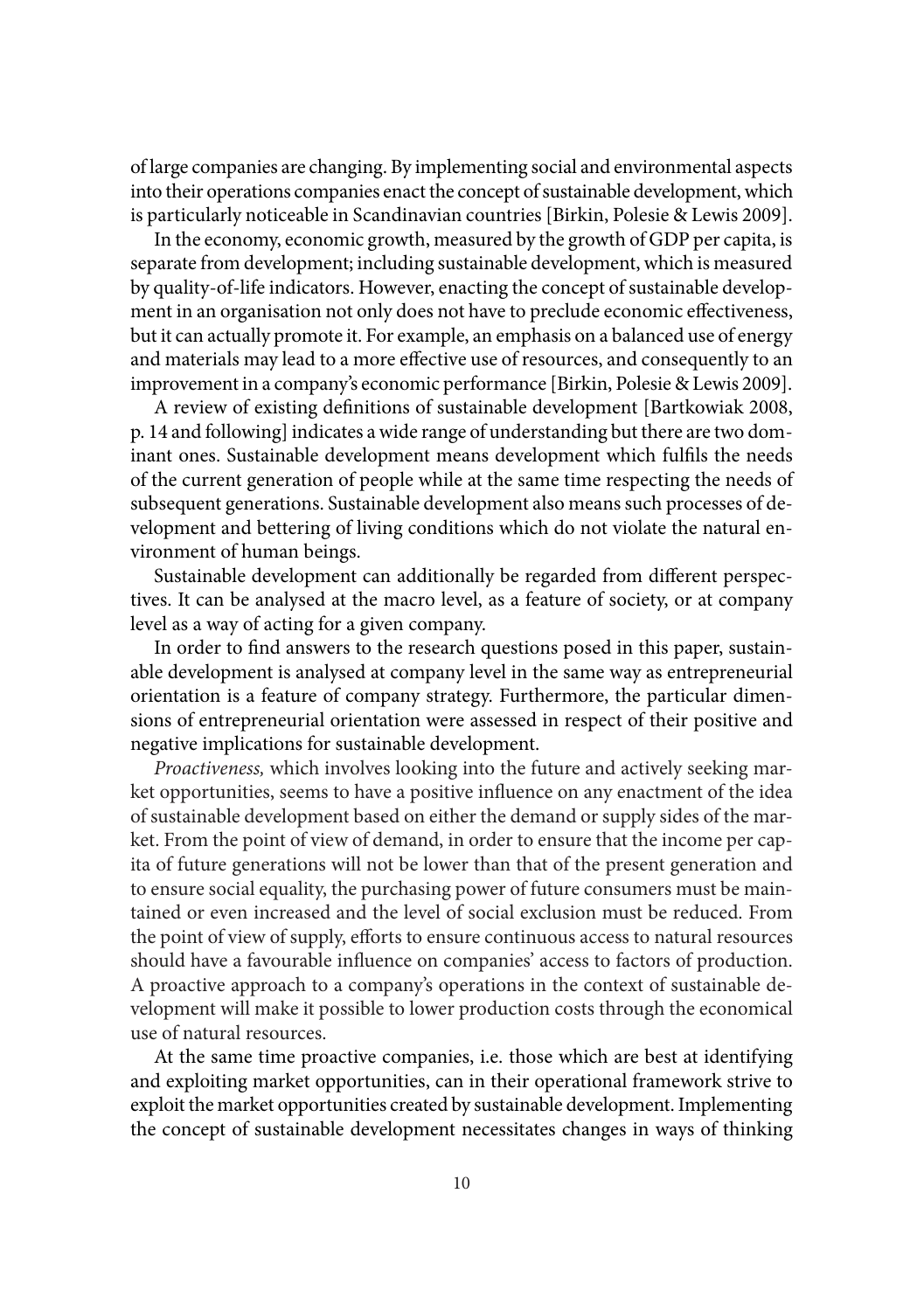and operating, which in turn generates new market and social needs, additionally supported by government policies. Thus pursuing the concept of sustainability may become a trigger for changing a company's operational strategy and encourage them to take advantage of those opportunities, which will allow proactive companies to find new areas for their activities.

The above mentioned relationships can be analysed through sustainable developmental opportunities, which means the opportunities that sustain the natural and communal and benefit the development of others. According to the research findings, entrepreneurs' openness towards the discovery of sustainable development opportunities depends on their knowledge of natural and communal environments [Patzelt & Shepherd 2011].

*Innovativeness*, which involves introducing new products, services and technologies onto the market or entering new markets can be very helpful in the realization of sustainability, because sustainable development requires changes in production and consumption which will lead to a more rational use of natural resources while observing the principle of intergenerational equity. This means that sustainability requires innovation in the areas of production and consumption, and an innovative attitude by companies seems indispensable for sustainable development. Introducing innovation, while at the same time trying to make a rational use of natural resources, may lead to the lowering of companies' production costs, which in turn will improve their profitability.

However, in order for innovativeness, as one of the elements of entrepreneurial orientation, to have a favourable impact on sustainability, it must be oriented towards attaining the goals included in the stipulations of sustainable development. In itself, innovativeness involves introducing market novelties, but it does not specify their nature.

The propensity for risk-taking, understood as undertaking actions the future outcome of which is unknown, is another dimension of entrepreneurial orientation which can have an influence on sustainable development. Although at first glance sustainability and risk-taking seem to be quite opposite, in fact taking risks means undertaking decisions the future results of which are unknown. At the same time, implementing sustainability also means undertaking actions with unknown future results, so risk-taking as an entrepreneurial orientation can lend support to sustainability.

Implementing the principles of sustainable development also means undertaking actions the outcome of which is unknown though will become known in the future, and there is no guarantee of obtaining the desired goals. Moreover, risk-taking involves trying to predict the future, and profit is treated as a consequence of correct predictions. The stipulations of sustainable development are also founded on predictions regarding future phenomena affecting society and the environment which may never materialise.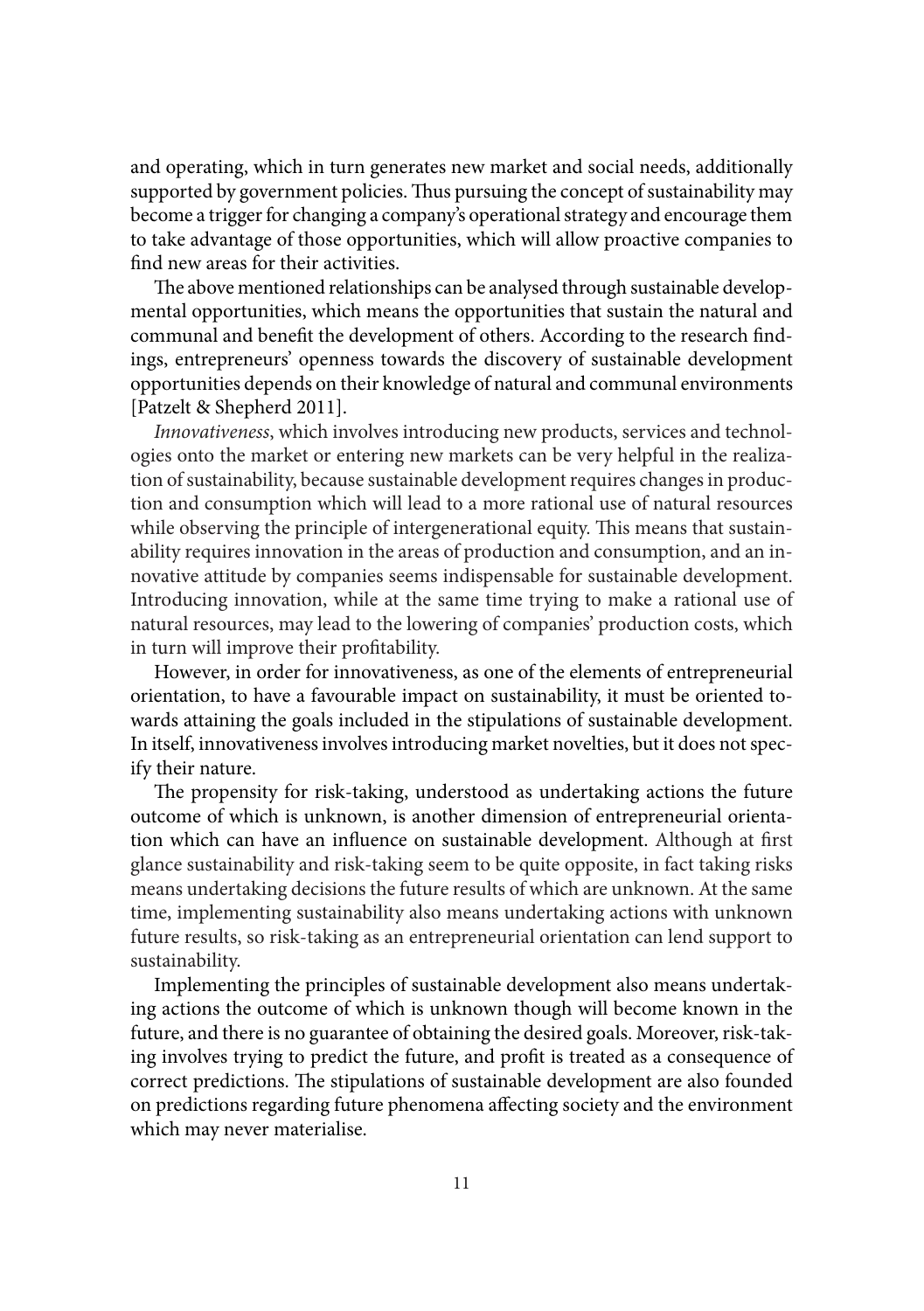The above similarities seem to indicate that there can be a favourable relationship between risk-taking and sustainable development on condition that they share the same social and ecological goals. However, it seems that the time perspective is shorter in the case of risk-taking than it is in the case of sustainable development.

*Autonomy*, understood as the independence of individual employees and teams in undertaking professional activity, seems not to be connected with the idea of sustainability because the introduction of the concept of sustainable development is a result of long-term strategies of companies or societies and not of independent decisions by particular employees. However, if sustainable development becomes part of a company's strategy, then the independence of the employees may be a feature that will facilitate a more efficient implementation of this strategy.

*Competitive aggressiveness* means the level of effort needed to outperform industry rivals and is characterized by an aggressive response aimed at improving one's market position [Dess & Lumpkin 2005]. A pro-ecological and pro-social attitude in a company, as a postulate of sustainability, can be the basis for the competitive advantage of a company.

A pro-ecological and pro-social attitude, postulated by the concept of sustainable development, can be the source of a company's competitive advantage. This claim can be substantiated by the examples of Scandinavian companies whose values are based on social equality and respect for the environment [Birkin, Polesie & Lewis 2009]. It must be pointed out, however, that the perspective of sustainable development is long-term, and the perspective of companies creating a competitive advantage is decidedly shorter, usually not more than a few years. This discrepancy regarding the time perspectives may mean that a company's actions are more likely to be determined by the present situation rather than by long-term trends. Only by creating a permanent competitive advantage can companies support the implementation of sustainable development. Some authors go even further by claiming that sustainable development and competitiveness go hand in hand, and they propose the concept of "sustainable competitiveness" [see e.g. Balkyte & Tvaronaviciene 2010].

As research results show, companies are most strongly oriented towards sustainable development linked to business rather than to social and ecological stability [Wikstrom 2010]. Consequently it can be assumed that entrepreneurial orientation can have a positive impact on implementing the concept of sustainable development if enacting pro-ecological and pro-social postulates brings measurable business profits to companies.

Thus it can be stated that if a company aims to enact the postulates of sustainable development, a certain combination in the intensity of the different dimensions of entrepreneurial orientation can be helpful when implementing a strategy of sustainability. In particular, the sustainable development of a company can be supported by a high level of proactiveness and innovativeness, a moderate propen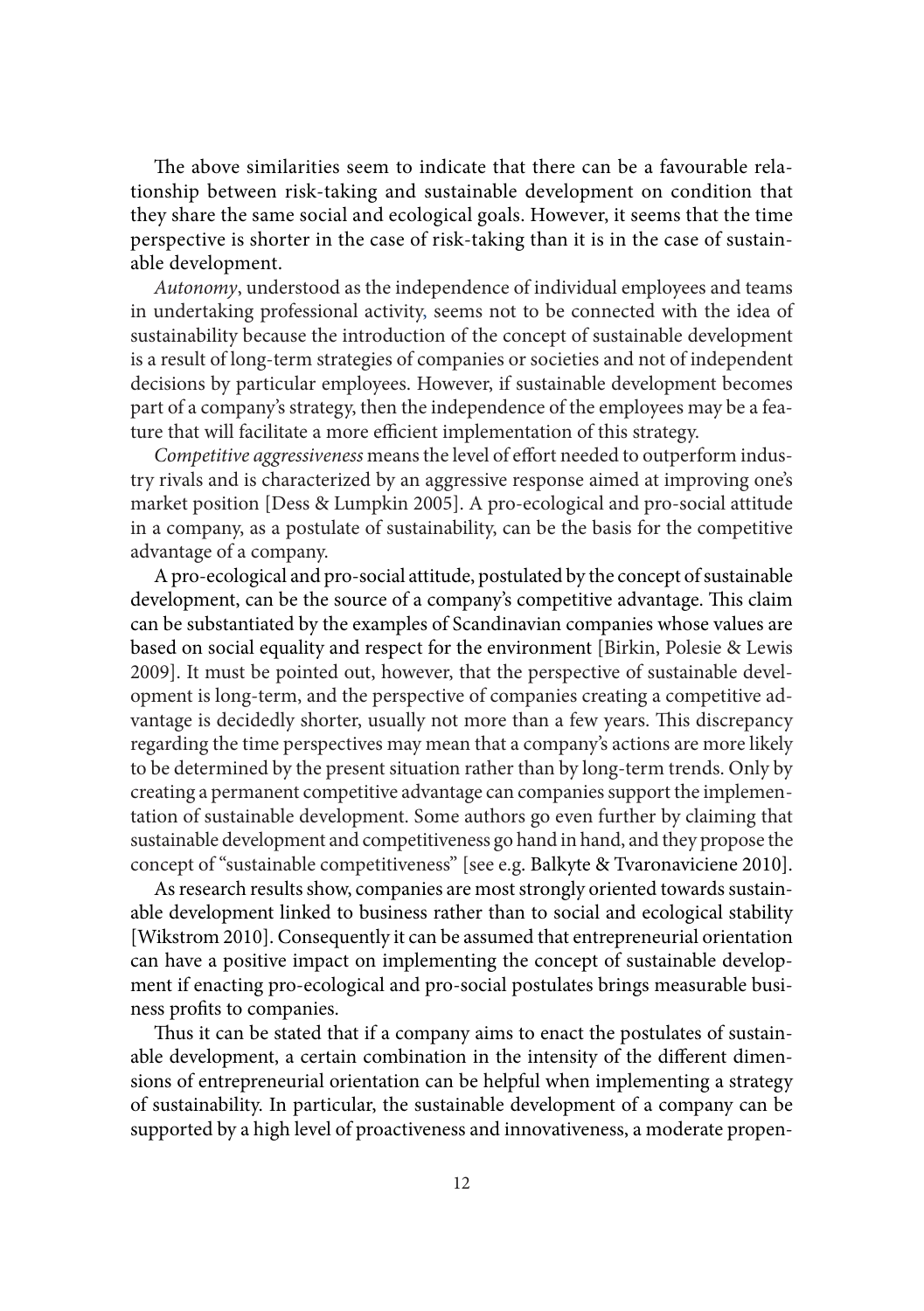sity for risk-taking and competitive aggressiveness, and a low level of autonomy. The above findings are presented in Table 2.

| Entrepreneurial<br>orientation | Low intensity<br>of orientation |  | <b>High intensity</b><br>of orientation |
|--------------------------------|---------------------------------|--|-----------------------------------------|
| Innovativeness                 |                                 |  |                                         |
| Risk-taking                    |                                 |  |                                         |
| Proactiveness                  |                                 |  |                                         |
| Autonomy                       |                                 |  |                                         |
| Competitive aggressiveness     |                                 |  |                                         |

**Table 2. The intensity of dimensions of entrepreneurial orientation supporting the idea of sustainable development**

Based on these reflections the most consistent intensities regarding the dimensions of entrepreneurial orientation can be presumed (Table 2). A high intensity of innovativeness and proactiveness can promote the introduction of radical innovation with regard to future trends in sustainable economic, social and environmental development. A neutral level of risk taking and competitive aggressiveness and a low level of employee autonomy promote the realization of this strategy for a sustainable future.

#### **Conclusions**

The aim of the theoretical research presented in this paper was to observe the relationships between entrepreneurial orientation and implementing the concept of sustainable development. Entrepreneurial orientation; measured by innovativeness, proactiveness, risk-taking, autonomy and competitive aggressiveness; is the strategic construct of a company which leads to its development. However, does company development achieved through the help of entrepreneurial orientation fulfil the postulates of sustainable development?

To answer the question, some clarification is needed. Both of these concepts, entrepreneurship and sustainability, can be analysed at different levels, at the macro, company or personal level. It is important to make some basic assumptions about the levels analysed. In the current paper, the company level is presumed to be where both entrepreneurship and sustainability are treated as possible strategic attitudes for a firm.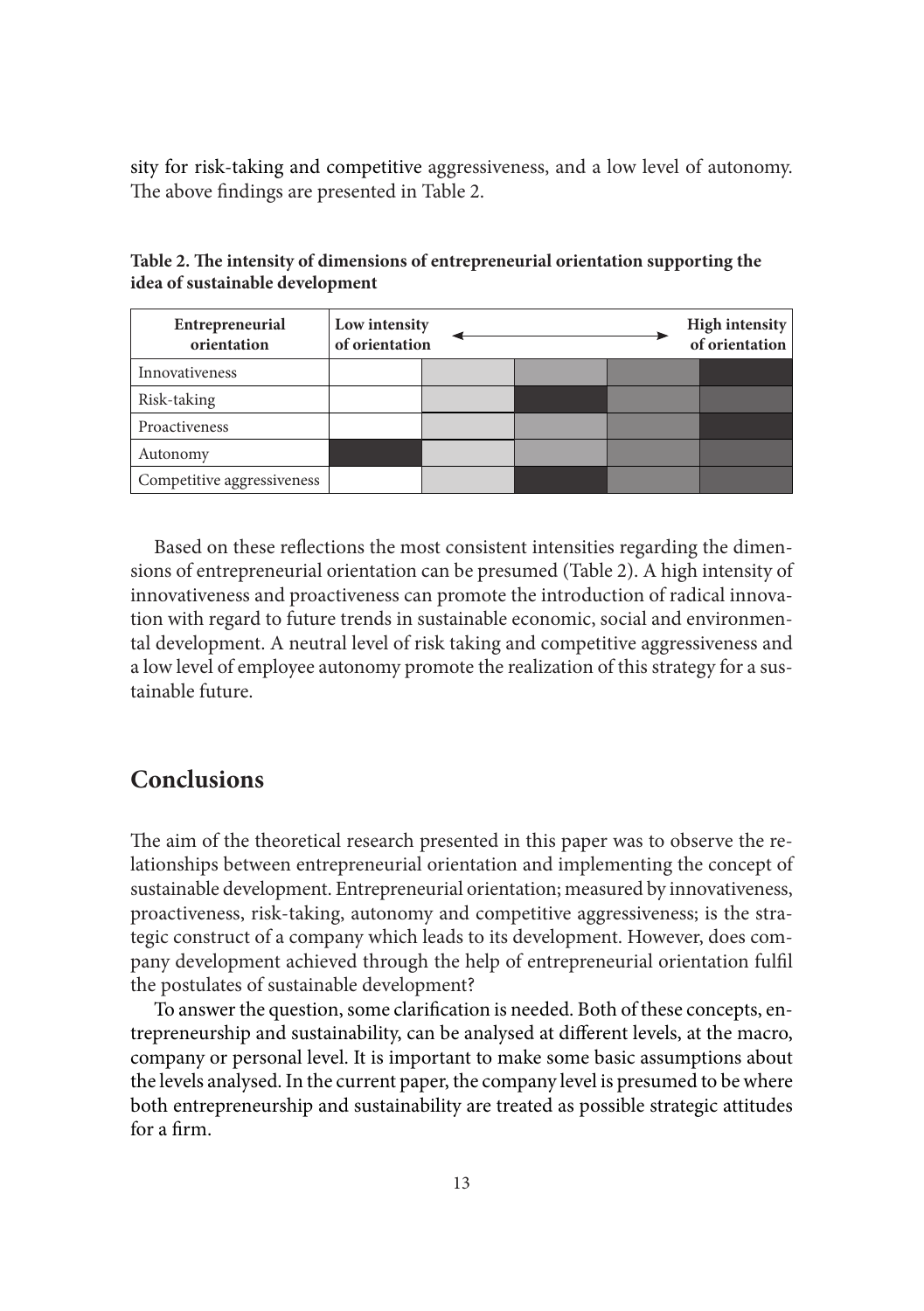Summing up this theoretical reflection, there can be a favourable relationship between entrepreneurial orientation and sustainability, although entrepreneurial orientation is rather the way a company acts while sustainability is rather a set of postulates and aims which can be implemented by a firm. This positive relationship between them can exist if the enactment of the postulates of sustainability can bring business advantages to companies and be incorporated into companies' strategies.

The above issue has been analysed through examining the possible influence of each dimension of entrepreneurial orientation on the implementation of the principles of sustainable development. Proactiveness, through the maxim of looking into the future and taking advantage of market opportunities; plus innovativeness, as the inclination to introduce new products, services and technologies; are those dimensions of entrepreneurial orientation which can promote sustainable development. Implementing the postulates of sustainable development can be the basis for building a company's long-term competitive advantage. Risk-taking, which involves undertaking present actions with unknown future results on the basis of predicting future trends, also seems to be favourably linked to implementing sustainability. However, for the positive influence to occur any introduction of changes must be done in accordance with pro-ecological and pro-social principles.

Employee autonomy, however, does not seem to lend support to sustainable development because a company's pro-social and pro-ecological attitude is a reflection of a strategy adopted by the company as a whole rather than of the actions of particular groups of employees. But if sustainable development is a strategic goal of a company, the autonomy of its employees is a factor which helps in the attainment of this goal.

In conclusion, entrepreneurial orientation and sustainable development are not mutually exclusive; even though entrepreneurial orientation is more a certain way of acting whereas sustainability is a set of postulates and aims. Thus, in order for a favourable relationship to exist between the two, implementing the pro-social and pro-ecological postulates of sustainability must provide measurable benefits for a company and must be incorporated into a company's strategy.

#### *References*

- Baker, W.E., Sinkula, J.M., 2009, *The Complementary Effects of Market Orientation and Entrepreneurial Orientation on Profitability in Small Businesses*, Journal of Small Business Management, vol. 47(4), pp. 443–464.
- Balkyte, A., Tvaronaviciene, M., 2010, *Perception of Competitiveness in the Context of Sustainable Development: Facets of "Sustainable Competitiveness"*, Journal of Business Economics and Management, vol. 11(2), pp. 341–365.
- Bartkowiak, P., 2008, *Zarządzanie przedsiębiorstwem komunalnym w realizacji koncepcji zrównoważonego rozwoju*, Wydawnictwo Akademii Ekonomicznej w Poznaniu, Poznań.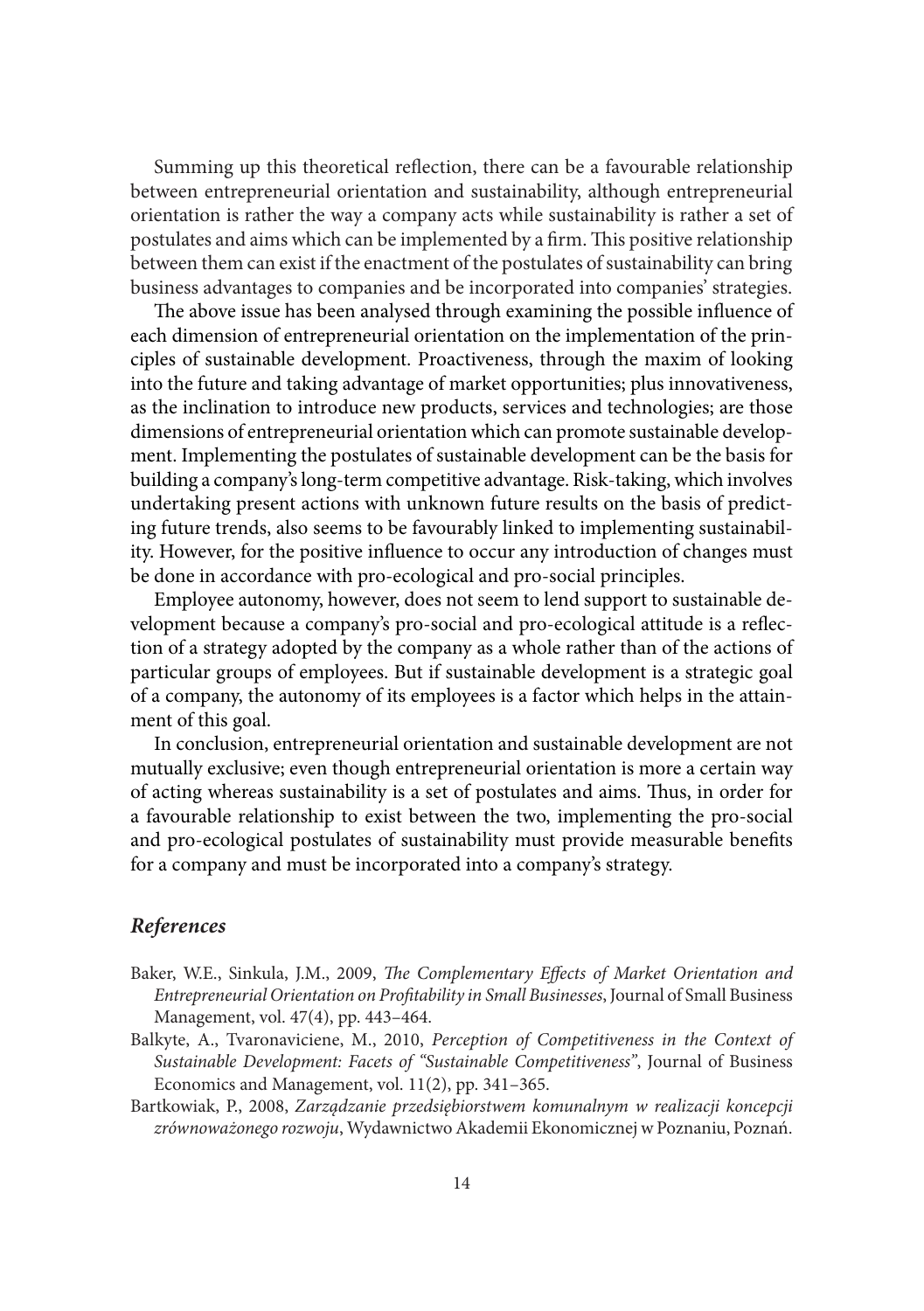- Birkin, F., Polesie, T., Lewis, L., 2009, *A New Business Model for Sustainable Development: an Exploratory Study Using the Theory of Constraints in Nordic Organizations*, Business Strategy and the Environment, vol. 18, pp. 277–290.
- Bratnicki, M., 2006, *Jedna logika kryzysu i dwa oblicza efektywności w świetle zrównoważonego rozwoju organizacji*, Przegląd Organizacji, nr 4, pp. 13–16.
- Bratnicki, M., 2008, *Konfiguracyjne ujęcie przedsiębiorczości organizacyjnej*, Ekonomika i Organizacja Przedsiębiorstw, 6(701), pp. 17–22.
- Bygrave, W.D., Hofer, Ch.W., 1991, *Theorizing about Entrepreneurship*, Entrepreneurship Theory and Practice, Winter, vol. 16, pp. 13–22.
- Campbell, Ch.A., 1992, *A Decision Theory Model for Entrepreneurial Acts*, Entrepreneurship Theory and Practice, Fall, vol. 17, pp. 21–27.
- Chang, S.C., Lin, R.J., Chang, F.J., Chen, R.H., 2007, *Achieving Manufacturing Flexibility through Entrepreneurial Orientation*, Industrial Management and Data System, vol. 107, no. 7, pp. 997–1017.
- Ciegis, R., Ramanauskiene, J., Martinkus, B., 2009, *The Concept of Sustainable Development and Its Use for Sustainability Scenario*, The Economic Conditions of Enterprise Functioning, no. 2, pp. 28–37.
- Covin, J.G., Green, K.M., Slevin, D.P., 2006, *Strategic Process Effects on the Entrepreneurial Orientation-Sale Growth Rate Relationship*, Entrepreneurship Theory and Practice, January, pp. 57–81.
- Dean, T.J., Meyer, G.D., DeCastro, J., 1993, *Determinants of New-Firm Formations in Manufacturing Industry: Industry Dynamics, Entry Barriers, and Organizational Inertia*, Entrepreneurship Theory and Practice, Winter, vol. 18, pp. 49–59.
- Dess, G.C., Lumpkin, G.T., 2005, *The Role of Entrepreneurial Orientation in Stimulating Effective Corporate Entrepreneurship*, Academy of Management Executive, vol. 19, no. 1, pp. 147–156.
- Emmett, R.B., 1999, *The Economist and the Entrepreneur: Modernist Impulses in Risk, Uncertainty, and Profit*, History of Political Economy, vol. 31 (1), pp. 29–52.
- Frishemmar, J., Horte, S.A., 2007, *The Role of Market Orientation and Entrepreneurial Orientation for New Product Development Performance in Manufacturing Firms*, Technology Analysis & Strategic Management, vol. 19, no. 6, pp. 765–788.
- Hughes, M., Hughes, P., Morgan, R.E., 2007, *Exploitative Learning and Entrepreneurial Orientation Alignment in Emerging Young Firms: Implications for Market and Response Performance*, British Journal of Management, vol. 18, pp. 35–375.
- Kirchhoff, B.A., 1991, *Entrepreneurship's Contribution to Economics*, Entrepreneurship Theory and Practice*,* Winter, vol. 16, pp. 93–112.
- Kirzner, I.M., 1997, *Entrepreneurial Discovery and the Competitive Market Process: an Austrian Approach*, Journal of Economic Literature, vol. XXXV, pp. 60–85.
- Lumpkin, G.T., Cogliser, C.C., Schneider, D.R., 2009, *Understanding and Measuring Autonomy: an Entrepreneurial Orientation Perspective*, Entrepreneurship Theory and Practice, pp. 47–69.
- Lumpkin, G.T., Dess, G.G., 1996, *Clarifying the Entrepreneurial Orientation Construct and Linking It to Performance*, Academy of Management Review, vol. 21, no. 1, pp. 135–172.